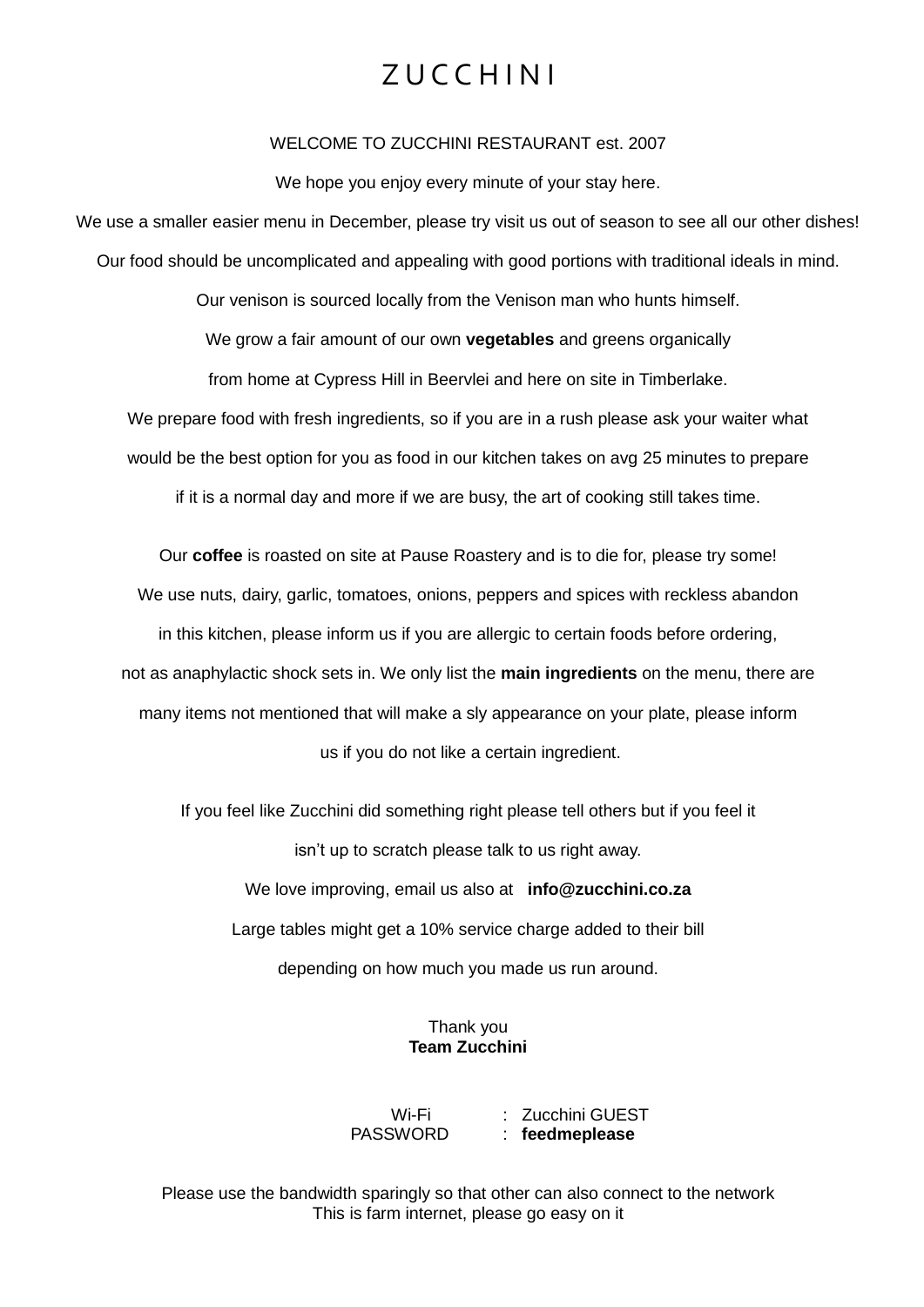#### BREAKFAST

Served until 11:30am - from healthy to indulgent. Our eggs are done sunny-side-up as standard.

| <b>FAT FRENCHIE</b><br>butter fried nuts & banana with honey glazed bacon on French toast                                  | 69 |
|----------------------------------------------------------------------------------------------------------------------------|----|
| <b>GREAT ZUCCHINI</b><br>eggs, bacon, tomato, mushrooms, sausage, banana, baked beans & toast                              | 75 |
| <b>SALMON &amp; EGG</b><br>poached eggs, smoked salmon pieces, rocket & cream dressing on bread                            | 72 |
| BERRY CRUNCHY V<br>Our home-made honey-nut granola is gluten-free with no grains or oats with berry sauce, yoghurt & honey | 67 |
| <b>HAPPY HEN</b><br>eggs, bacon, tomato, toast with jam, cheese and butter                                                 | 50 |

### **OMELETTES**

| BOMBAY OMELETTE V<br>butternut, feta, mushroom, balsamic onion with creamy yellow curry dressing (not spicy) | 88 |
|--------------------------------------------------------------------------------------------------------------|----|
| SENORITA OMELETTE V<br>peppers, mushroom, onion, feta & cheese                                               | 79 |
| <b>TANT HETTIE OMELETTE</b><br>bacon, preserved green fig, caramelized onion & blue cheese                   | 89 |

### ZUCCHINI PLATTERS

Platters made fresh, perfect to share, please allow extra time to prepare as platters are started from scratch. Perfect for two persons to share or four to snack on.

#### MONKEY BUSINESS PLATTER

| pork belly pieces, springbok meatballs, chicken fillet strips, french fries, phyllo roll | 290 |
|------------------------------------------------------------------------------------------|-----|
| cream cheese, camembert, mini bread loaf and a chili-chocolate barbeque sauce            |     |
|                                                                                          |     |
| KLEINKRANZ SEAFOOD PLATTER                                                               |     |

battered fish, crumbed calamari, creamy mussels, prawns, 380 380 cream cheese, french fries, mini bread loaf

 $\mathbf{v}$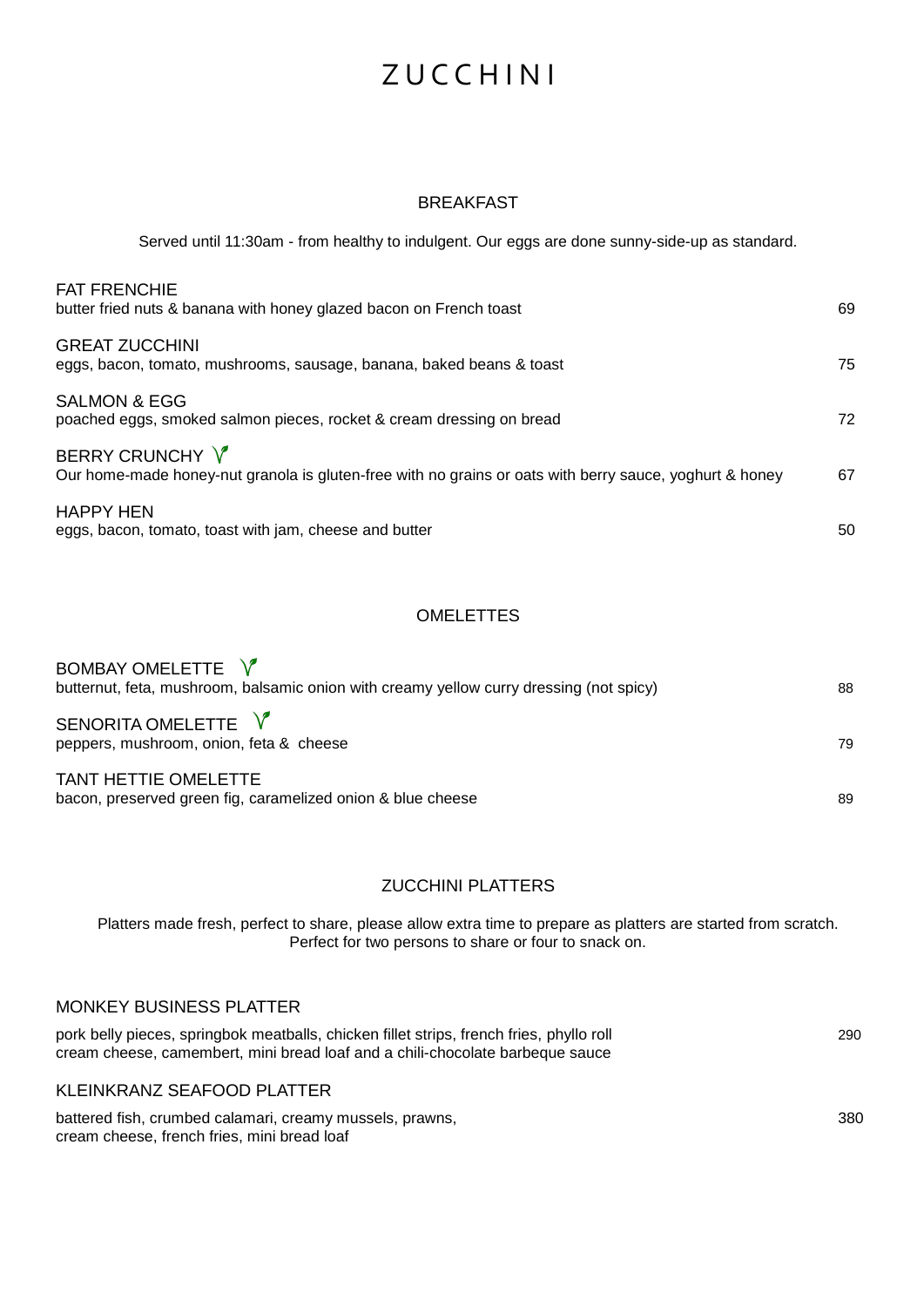#### GOURMET SANDWICHES

On home-made brioche bun with french-fries and a side of coleslaw

| <b>TONG &amp; CHEEK</b><br>medallions of ox tongue, cream sauce, roasted bell peppers and rocket        | 87 |
|---------------------------------------------------------------------------------------------------------|----|
| ATHENA V<br>garlic roasted aubergine, sun-dried tomatoes, pesto, olives, feta and mint-yoghurt dressing | 76 |
| <b>CLASSIC CHICKEN MAYO</b><br>roasted chicken and mayo, mozzarella, caramelized onion on lettuce       | 85 |
| NUTTY HUMMUS V<br>Home-made hummus, onion relish, roasted aubergine, avo / guacamole, feta and rocket   | 81 |

### GOURMET BURGERS

Please choose either *French-fries*, *Sweet Potato-fries* or *Garden Salad* to accompany your burger.

Meat patties are 100% pure meat, made with eggs, binding vegetables & spices including garlic & onion

Feel free to swap our home-made bun for gluten-free & vegan flax seed bread.

SWARTVLEI BURGER

| OWART VLEI DURUER<br>chicken fillet, balsamic onion, cheese and onion sauce                                          | 110 |
|----------------------------------------------------------------------------------------------------------------------|-----|
| <b>HOEKWIL BURGER</b><br>beef patty with honey glazed bacon, blue cheese, cream dressing, onion marmalade & cucumber | 125 |
| KARATARA BURGER<br>springbok patty with seasonal fruit relish, garden herbs, jalapeno, caramelized onions & feta     | 115 |
| BARRINGTON BURGER V<br>vegetable patty, sundried-tomato cream cheese, basil, avo / guacamole & greens                | 108 |

Vegetarian (lacto-ovo): who can consume dairy and eggs

If you are vegan please ask your waiter what we have for you, we bake gluten-free vegan bread and cakes! Our vegetarian patties have egg in but you can also book and let us know you are coming then we will prepare ones without the egg bind for you.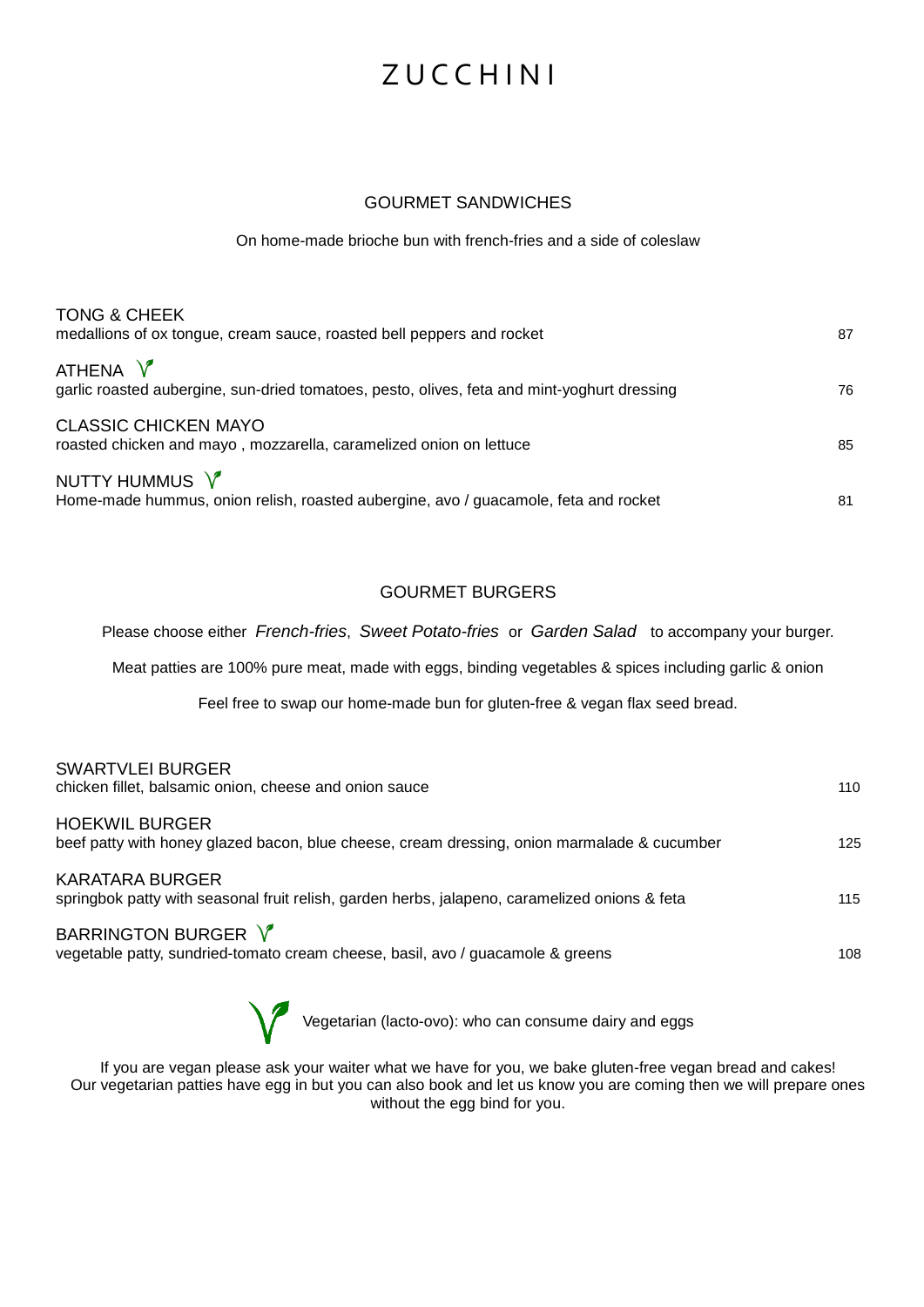#### SALADS FROM THE GARDEN

If you see the chef running out into the garden, he's on his way to go pick your salad

| AFRO SALAD $V$<br>roasted vegetables & blue cheese on a lettuce & herb base                                                          | 84 |
|--------------------------------------------------------------------------------------------------------------------------------------|----|
| <b>CHICKEN SALAD</b><br>chicken fillet, butternut, feta, avo / guacamole and toasted seeds on green base with a honey-curry dressing | 97 |
| <b>SQUID SALAD</b><br>pan-fried squid with olives, sundried tomato, feta & avo / guacamole on a bed of green lettuce                 | 96 |

## **STARTERS**

| BAKED CAMEMBERT V<br>wheel of camembert, cranberry sauce, drizzled with a homemade honey nut brittle            | 89 |
|-----------------------------------------------------------------------------------------------------------------|----|
| <b>SALMON CARPACCIO</b><br>smoked salmon with rocket, caramelized lemon & black pepper                          | 88 |
| <b>VENISON CARPACCIO</b><br>venison carpaccio served on three toasted breads with a spicy pineapple relish      | 89 |
| SQUID<br>pan-fried baby patagonia squid heads & tails in a creamy white wine sauce with a hint of lemon & chili | 78 |
| <b>BUTTERNUT PHYLLO-ROLLS</b><br>butternut, biltong, feta & peach                                               | 50 |
| JALAPENO PHYLLO-ROLLS V<br>jalapeno & three cheeses in a phyllo casing                                          | 50 |

## PASTA

We roll and dry our own pasta using stone-ground flour then cut it to Tuscan styled pappardelle sized ribbons. We make our pasta a little different from other restaurants, please try ours and let us know what you think.

| CREAMY BLUE PASTA $V$<br>blue cheese and cream sauce, caramelized onion, nuts & rocket on pappardelle                                                      | 109 |
|------------------------------------------------------------------------------------------------------------------------------------------------------------|-----|
| THE ROUTE PASTA $\sqrt{\ }$ add chicken fillet – R25<br>green pesto, olives, sundried tomato, chilli, garlic, aubergine & feta in olive oil on pappardelle | 90  |
| <b>SPRINGBOK PASTA</b><br>slow cooked springbok stew served on pappardelle pasta, contains bones                                                           | 139 |